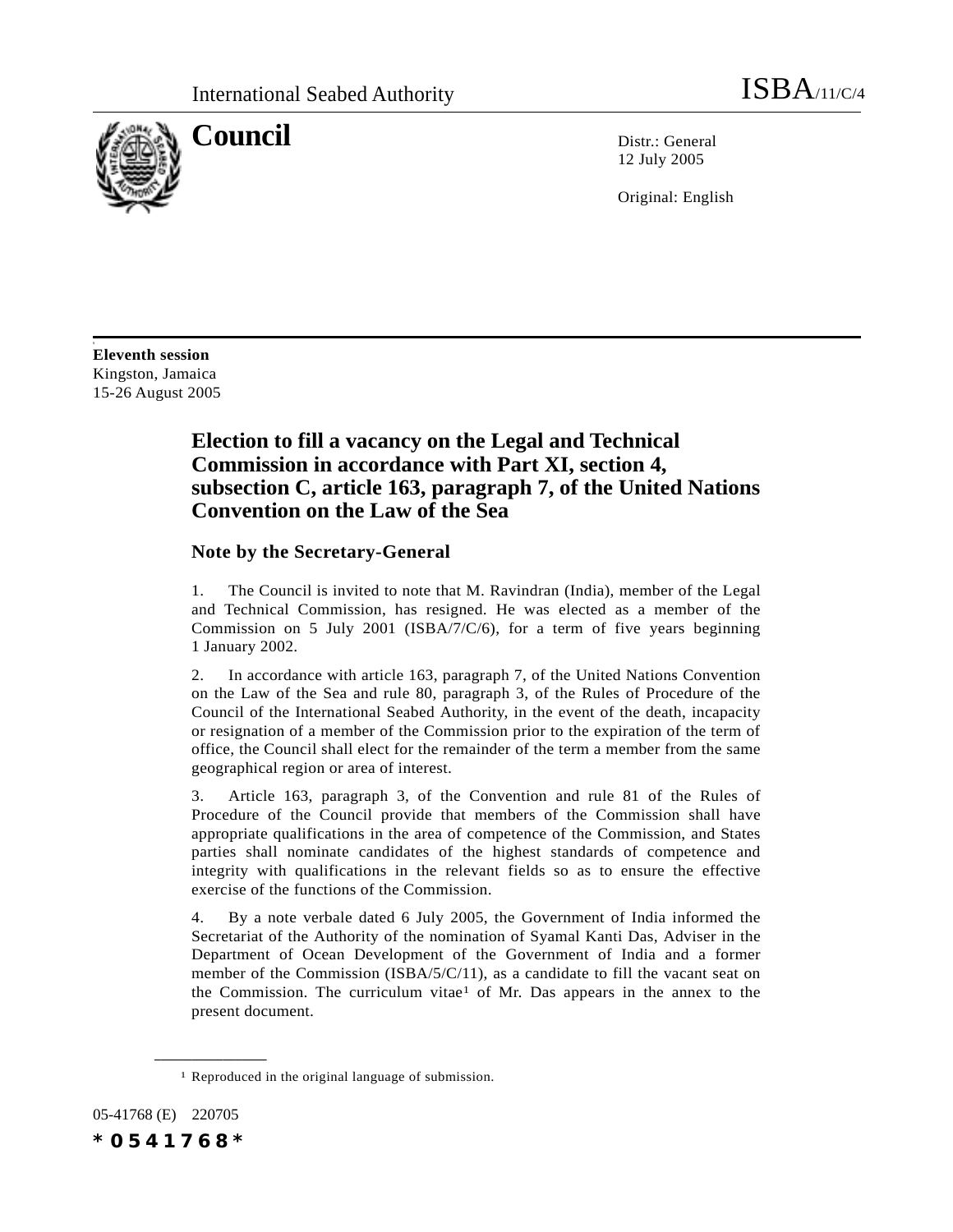## **Annex**

# **Syamal Kanti Das (India)**

| Date of birth:    | 12 December 1952                                       |
|-------------------|--------------------------------------------------------|
|                   | Languages spoken: Bengali, English and Hindi           |
| Present employer: | Department of Ocean Development<br>Government of India |

## **Educational qualifications**

- 1986 University of Leeds, United Kingdom, MBA in project management, business policy, management finance and decision analysis
- 1974 Calcutta University, Bengal Engineering College, B.E. (Mining) in method of working, mining machinery, ventilation, mine management, legislation and safety
- 1969 West Bengal Board of Higher Secondary Exams in physics, chemistry, mathematics

## **Employment details**

| 29 April 1997-continuing           | Adviser, Department of Ocean Development,<br>Government of India                                                               |
|------------------------------------|--------------------------------------------------------------------------------------------------------------------------------|
| 29 April 1992-28 April 1997        | Director (Scientific), Department of Ocean<br>Development, Government of India                                                 |
| 29 September 1988-29 April 1992    | Joint Director, Ministry of Environment and<br>Forests, Government of India                                                    |
| 6 September 1982-29 September 1988 | Senior Research Officer, Planning Commission,<br>Government of India                                                           |
| 22 February 1977-2 September 1982  | Undermanager, Central Mine Planning and<br>Design Institute Ltd./Coal India Ltd. (Public<br>sector undertaking)                |
| 7 August 1975-21 February 1977     | Junior Executive Trainee, Central<br>Mine<br>Planning and Design Institute Ltd./Coal India<br>Ltd. (Public sector undertaking) |

## **Reports/articles published**

- 1. Energy and Environment
- 2. Seabed mining in Central Indian Ocean Basin Perspective and Prospects in the international Journal
- 3. Indian Polymetallic Nodules Programme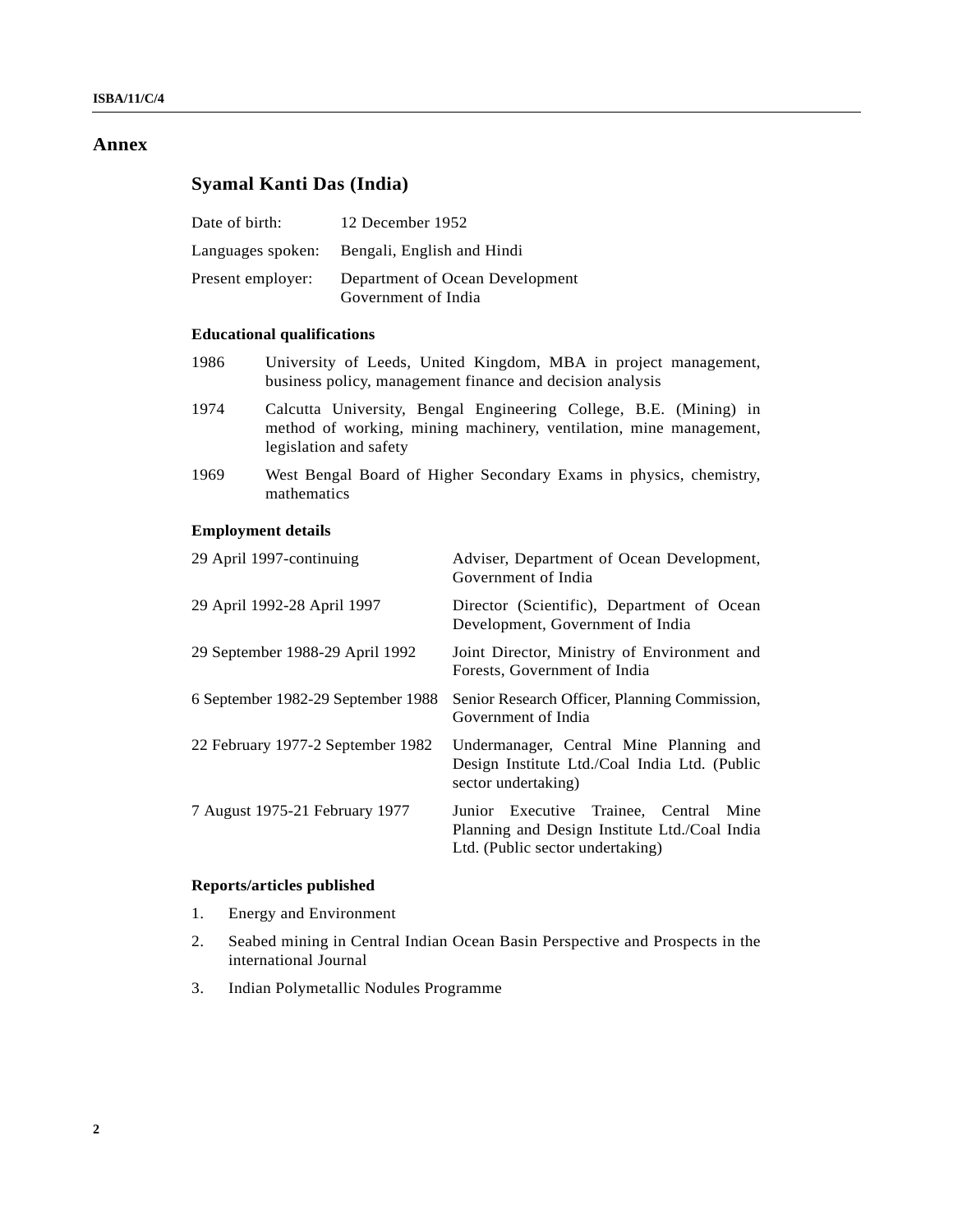### **Membership in special national and international expert committees**

- (a) Member Secretary of Expert Committee on Environmental Appraisal of Industrial Projects constituted by Ministry of Environment and Forests, Government of India, in 1988-90;
- (b) Member Secretary of Expert Committee on Environmental Appraisal of Mining Projects constituted by Ministry of Environment and Forests, Government of India, in 1991-92;
- (c) Elected Member of Legal and Technical Commission of International Seabed Authority from 1999 to 2001;
- (d) Leader of a delegation of scientists for formulation of collaborative work with CGGE, Gelendzhik, Russian Federation;
- (e) Leader of a delegation of scientists for implementation of collaborative programme with the Russian Federation on two occasions;
- (f) Member of high-level expert committee for restructuring of Geological Survey of India constituted by Ministry of Mines;
- (g) Member of committee constituted by Ministry of Mines for formulation of Offshore Areas Mineral (development and regulation) Act, 2002.

### **Experience**

- Most of my assignments were in the nature of multidisciplinary task teams to develop mining and allied projects with frequent opportunities in the shaping of mining policy, regulatory and institutional mechanisms best suited for the purpose. I was involved in decision-making relating to heavy investments in mining projects, infrastructural facilities and technological upgradation.
- My experience in the Planning Commission of India provided exposure to planning of the energy sector at the national level. It involved constant dialogue with State Governments and other undertakings concerning sectoral restructuring, reform and regulatory frameworks. I also attended the meetings of a public investment board for making decisions on all major mining projects. It also enabled me to stay abreast of the latest technological advances in mining and related fields.
- My assignment in the Environment Ministry in granting environmental clearances to industrial and mining projects has exposed me to the vital environmental concerns of sustainable development associated with mining projects, including the socio-economic dimensions of land acquisition, resettlement and rehabilitation of displaced populations.
- Summing up, my experience for three decades and in different aspects (technological updating and technology transfer, financial and technical appraisal of projects, and analysis and review of international policies) of extractive industry operations in developing countries has provided me with a deep understanding of the latest developments as well as the problems associated with mining projects from the technological, safety, environmental and man management angles.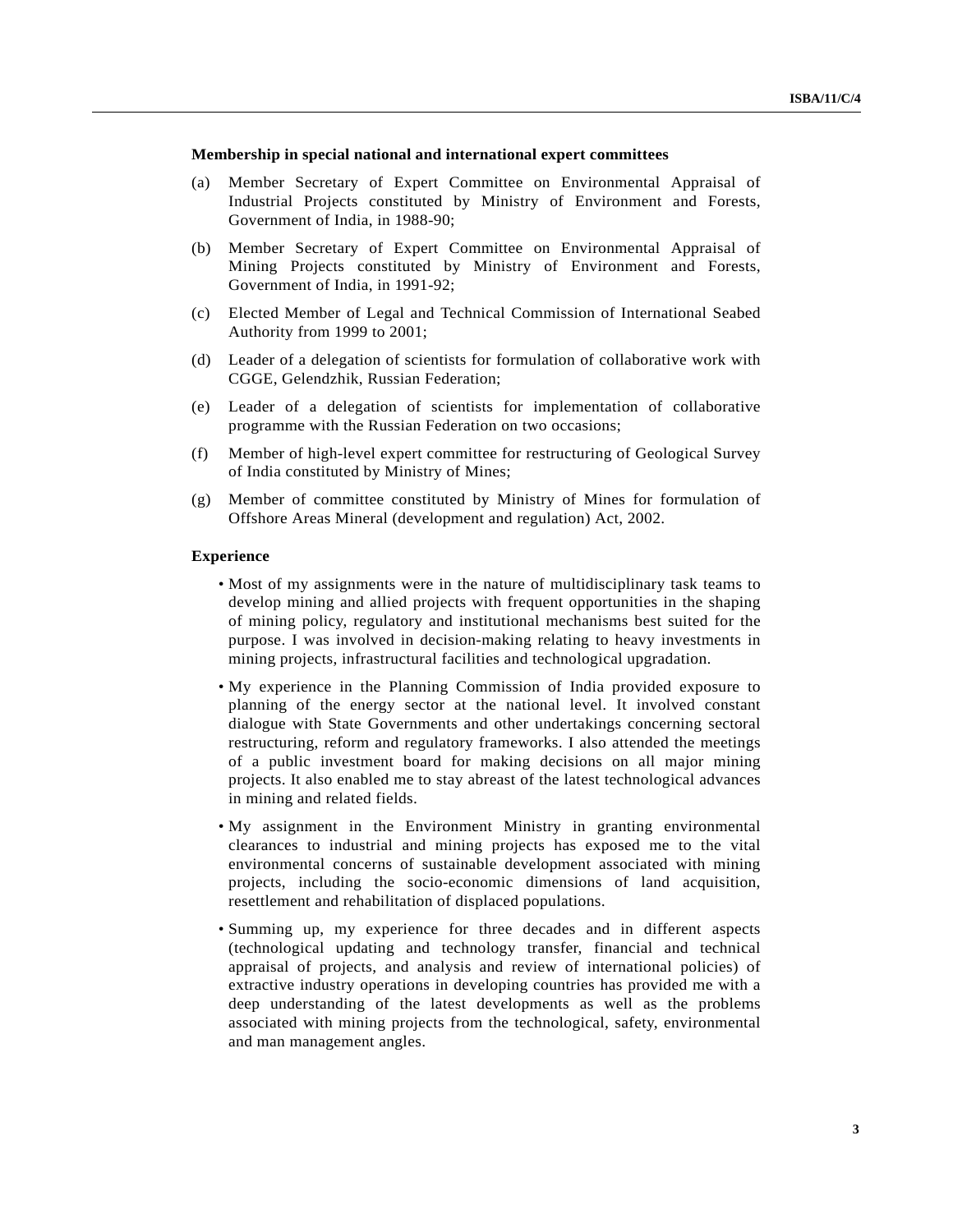## **Details of experience and level of responsibility**

#### **Department of Ocean Development (as an Adviser) (29 April 1997-continuing)**

As Adviser, I am responsible for planning, evaluating, monitoring, coordinating and funding the programmes of national importance in the area of marine non-living resources. Have been engaged in the formulation, implementation and monitoring of a national programme for marine non-living resources and development of relevant technologies. Nodal officer for the programme for the last eight years. The programme is one of the major activities pursued by the Department since inception in 1982 and continues to be so. The programme is being implemented/coordinated, keeping in view the overall regulatory measures and developments relating to oceans. The programme comprises the following components:

- (a) Survey and exploration at closer grid (5 km) at the Central Indian Ocean Basin;
- (b) Technology development for exploitation of minerals from the deep seabed;
- (c) Technology development for extraction of metals from the seabed;
- (d) Comprehensive environmental impact assessment study in the Central Indian Ocean Basin.

The programme is being pursued also keeping in view the fulfilment of obligations of the Preparatory Commission (International Seabed Authority now) as a Registered Pioneer Investor (under resolution 11 of the Third United Nations Conference on the Law of the Sea), a status India was the first country to be accorded in 1987.

Long-term perspective for the programme is periodically reviewed through a Board constituted for this purpose.

Another major research and development project presently ongoing in the nonliving resources sector is the study of the Bay of Bengal Fan. This multidisciplinary programme is being executed by the multi-institutional participation of various national laboratories and universities associated in this programme.

I was a part of a technical expert group for formulation and framing offshore mineral regulation constituted by the Ministry of Mines, Government of India. The regulation is now in force.

I was also a part of a high-power Committee for restructuring of a geological survey of India, in line with the recommendation of the Expenditure Reforms Committee, Government of India.

#### **Department of Ocean Development (29 April 1992-28 April 1997)**

As Director (Scientific), I was engaged in planning, monitoring, evaluating, coordinating, funding in one of the major programmes (marine non-living resources). The programme involved multidisciplinary activities like survey and exploration, mining extractive metallurgy of minerals for getting the metal values with due regard to the environmental consequences for each sub-activity. The programme involved multi-institutional coordination. The programme is now aimed to have intermediate benefits to user industries. In order to achieve the ultimate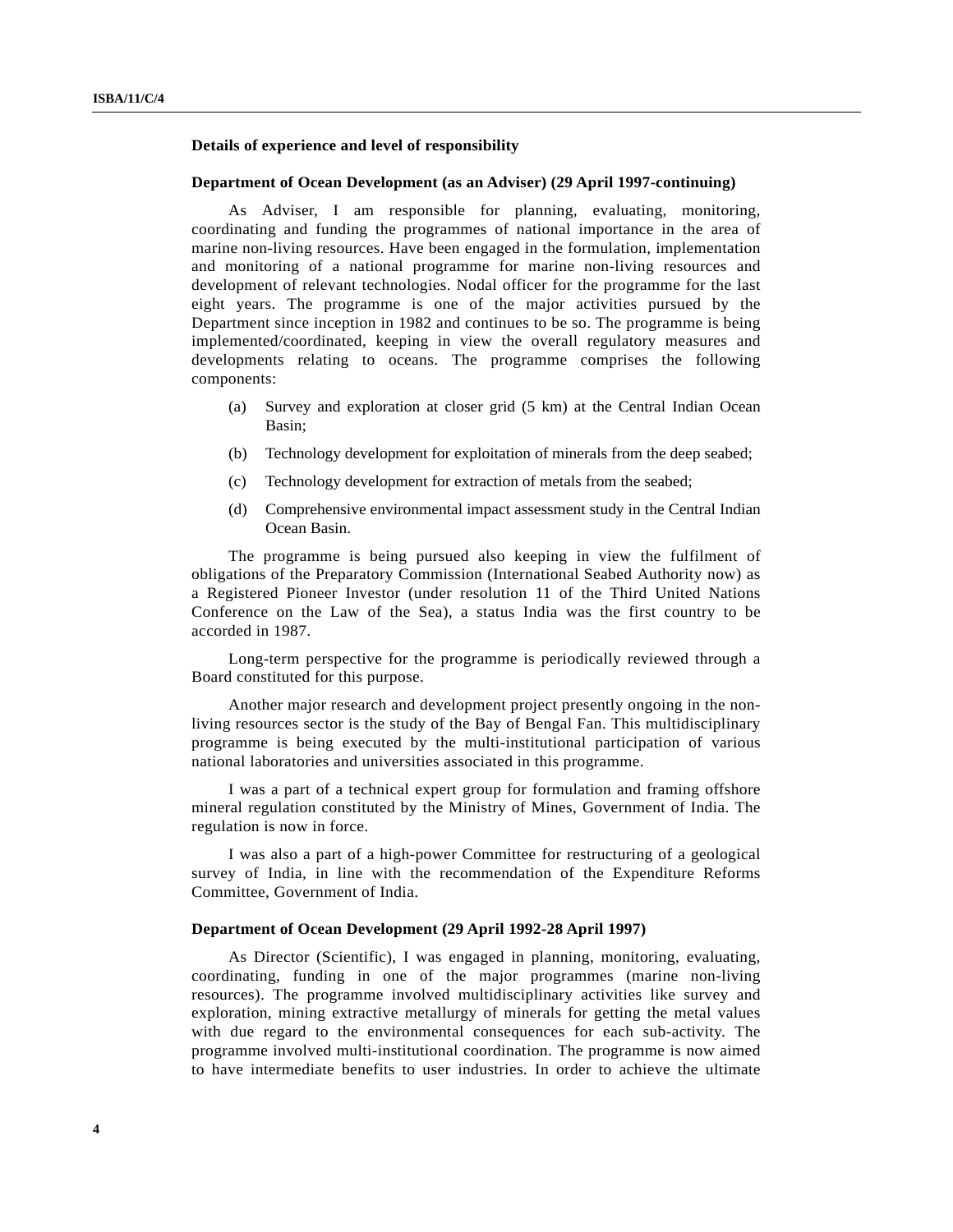objective, we have to develop various system, particularly deep sea mining in stages.

A comprehensive environmental impact assessment study was commissioned in the Central Indian Ocean Basin. As a part of the comprehensive study, the baseline data collection and benthic disturbance activity have been completed. The environmental impact assessment monitoring work at the Central Indian Ocean Basin was initiated. The participating institutions/industries in this endeavour are: National Institute of Oceanography, Goa; Regional Research Laboratory, Bhubaneswar; National Metallurgical Laboratory, Jamshedpur; Bhabha Atomic Research Centre, Trombay; and Central Mechanical Engineering Research Institute, Durgapur. In addition, about 18 industries are involved in the mining technology development programme.

#### **Ministry of Environment and Forests (29 September 1988 to 29 April 1992)**

In the Ministry of Environment and Forests, I was Joint Director and Member Secretary of the Environmental Appraisal Committee for industrial projects (oil, gas, steel, etc.) for more than two years. Subsequently, I became Member Secretary of the Environmental Appraisal Committee for mining projects. Environmental appraisal of developmental projects were carried out keeping in view the conservation of natural resources on land, coastal and offshore areas. My job was to analyse the predicted impacts of developmental projects, monitoring of approved projects from an environmental angle, storage and retrieval of data. In addition, I regularly interacted with research and technical institutions for identification of further areas for research and development and science and technology inputs, environment, ecology, recycling of resources. I was directly involved in revision of environmental guidelines of the Ministry of Environment in respect of industrial and mining projects. This revision was emphasized on public hearings with local communities regarding environmental impacts due to the projects and introduction of appropriate resettlements and rehabilitation measures in the implementation stage of the project.

#### **Planning Commission (6 April 1982 to 29 September 1988)**

I was posted in the Energy division of the Planning Commission as Senior Research Officer. I was involved in the:

- (a) Preparation of five-year and annual plan proposals concerning the coal sector of the energy division;
- (b) Examination of the proposals received from administrative ministries for development of mining projects;
- (c) Techno-economic appraisal of projects in consultation with the Project Appraisal Division of the Planning Commission and participation in the project investment board meetings;
- (d) Demand-supply evaluation;
- (e) Development of infrastructure needs and planning for critical inputs;